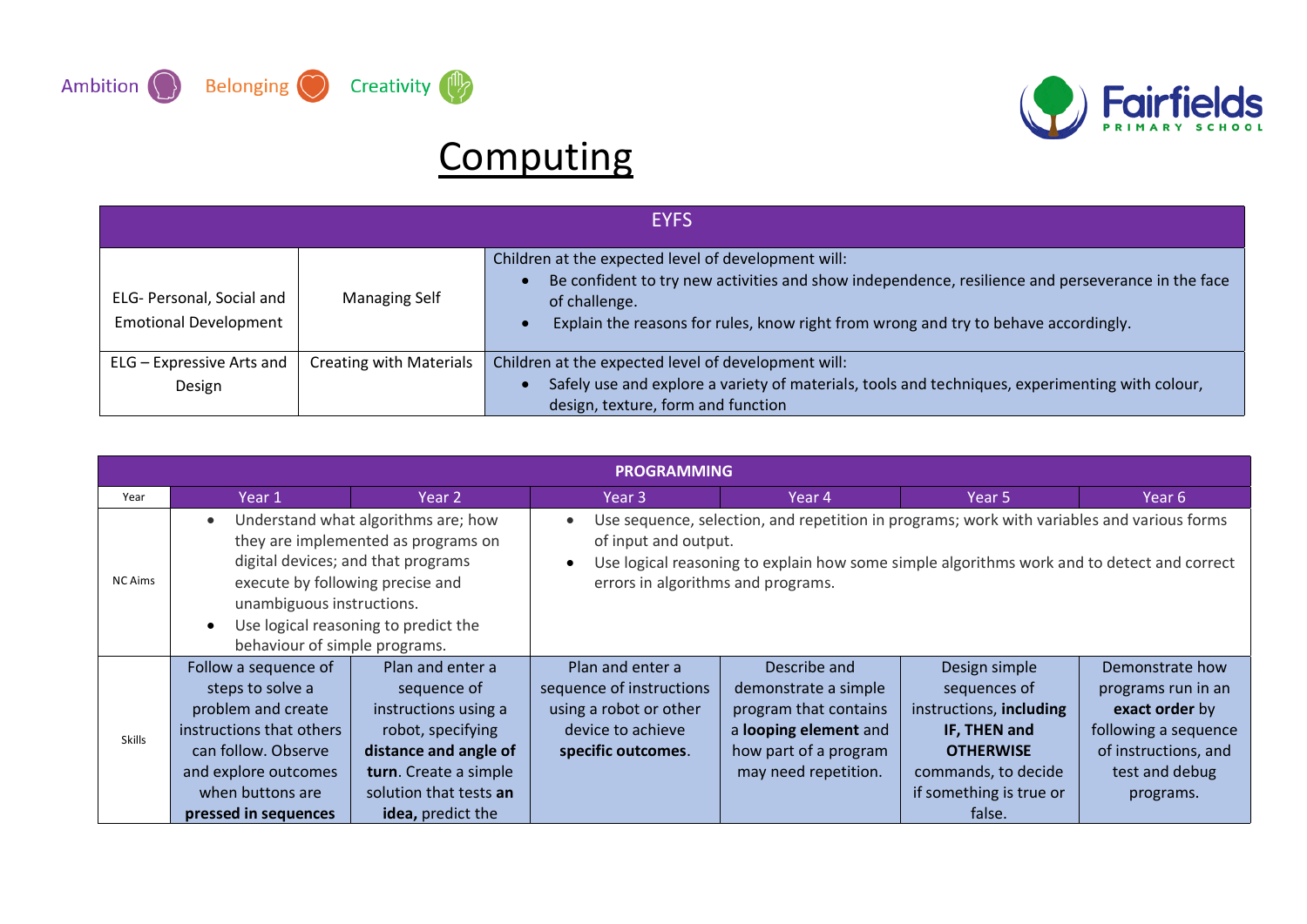



|           | on a robot and identify<br>and debug a simple<br>algorithm. | outcome and test that<br>the intended solution<br>works. | Use familiar computer<br>hardware to successfully<br>complete a task. | Use new and<br>unfamiliar computing<br>hardware. | Apply computing skills<br>using unfamiliar<br>hardware to solve a<br>problem successfully.<br>Use a range of sensors<br>to control a physical<br>system. (Rugged<br>Robot) | Identify how using<br>different hardware<br>can increase creativity<br>and productivity.<br>Write a program to<br>control a physical<br>system, which may<br>include output<br>devices, such as<br>motors, lights and<br>buzzers. |
|-----------|-------------------------------------------------------------|----------------------------------------------------------|-----------------------------------------------------------------------|--------------------------------------------------|----------------------------------------------------------------------------------------------------------------------------------------------------------------------------|-----------------------------------------------------------------------------------------------------------------------------------------------------------------------------------------------------------------------------------|
|           | An algorithm is a<br>sequence of steps,                     | Computers' behaviour<br>can be predicted and             | Several pieces of<br>hardware can be used                             | A loop is a sequence of<br>instructions that     | Sequences of<br>instructions                                                                                                                                               | Decomposition is<br>breaking down a                                                                                                                                                                                               |
|           | instructions or rules                                       | the outcome tested by                                    | together to complete                                                  | repeats continually                              | (algorithms) that                                                                                                                                                          | problem down into                                                                                                                                                                                                                 |
|           | that is used to perform                                     | following the steps of                                   | one task, such as using a                                             | until a certain                                  | contain IF, THEN and                                                                                                                                                       | smaller parts to make                                                                                                                                                                                                             |
|           | a specific task.                                            | an algorithm and                                         | camera to take a                                                      | condition is met. A                              | <b>OTHERWISE</b>                                                                                                                                                           | it easier to process                                                                                                                                                                                                              |
|           | Algorithms can be                                           | recognising that the                                     | photograph, uploading it                                              | program that contains                            | statements are called                                                                                                                                                      | and following a                                                                                                                                                                                                                   |
|           | followed by people or                                       | computer will follow                                     | to a computer and then                                                | a looping element is                             | selections. The                                                                                                                                                            | sequence of                                                                                                                                                                                                                       |
|           | digital equipment. For                                      | instructions precisely.                                  | printing it using a                                                   | useful for a wide range                          | computer will                                                                                                                                                              | instructions.                                                                                                                                                                                                                     |
|           | algorithms to achieve                                       | Robots can be                                            | printer. Sequencing                                                   | of scenarios, such as                            | complete operations                                                                                                                                                        | Decomposition is                                                                                                                                                                                                                  |
| Knowledge | the end goal,                                               | programmed to follow                                     | instructions is the step-                                             | controlling traffic                              | based on whether the                                                                                                                                                       | useful for checking                                                                                                                                                                                                               |
|           | instructions have to be                                     | a series of instructions,                                | by-step process that                                                  | lights. Interacting                              | conditions of these                                                                                                                                                        | programs and                                                                                                                                                                                                                      |
|           | accurate and followed                                       | using an algorithm.                                      | robots or other devices                                               | regularly with                                   | selections are met or                                                                                                                                                      | debugging because it                                                                                                                                                                                                              |
|           | sequentially. Mistakes                                      |                                                          | follow to achieve                                                     | hardware enables                                 | not. Using prior                                                                                                                                                           | saves time. Some                                                                                                                                                                                                                  |
|           | are called bugs and                                         |                                                          | specific outcomes. This                                               | users to recognise                               | knowledge and                                                                                                                                                              | hardware is more                                                                                                                                                                                                                  |
|           | finding and fixing them                                     |                                                          | can be a single algorithm                                             | common features and                              | experience of                                                                                                                                                              | effective than others                                                                                                                                                                                                             |
|           | is called debugging.                                        |                                                          | or series of algorithms                                               | become confident in                              | computing skills can be                                                                                                                                                    | in particular contexts,                                                                                                                                                                                                           |
|           |                                                             |                                                          | called a program.                                                     | working with new or                              | applied to unfamiliar                                                                                                                                                      | such as using virtual                                                                                                                                                                                                             |
|           |                                                             |                                                          |                                                                       | unfamiliar hardware.                             | hardware to solve a                                                                                                                                                        | reality or a                                                                                                                                                                                                                      |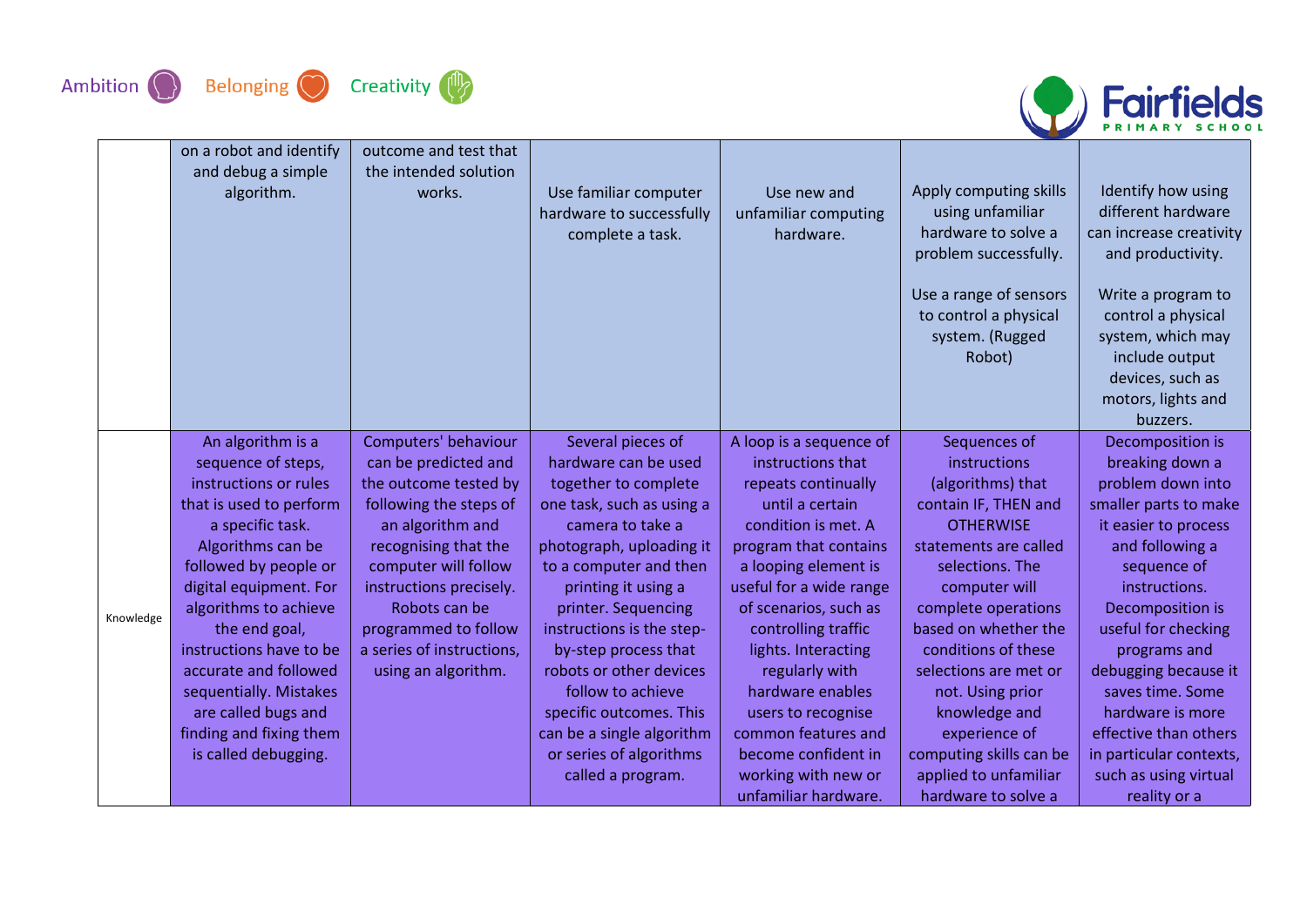







|     |                          |                           |                       |                             | problem successfully.  | touchscreen rather         |
|-----|--------------------------|---------------------------|-----------------------|-----------------------------|------------------------|----------------------------|
|     |                          |                           |                       |                             | Sensors can be         | than a mouse to meet       |
|     |                          |                           |                       |                             | combined to control a  | a specific need.           |
|     |                          |                           |                       |                             | physical system, such  | Choosing the right         |
|     |                          |                           |                       |                             | as using motion, light | hardware can               |
|     |                          |                           |                       |                             | and sound sensors to   | increase creativity        |
|     |                          |                           |                       |                             | control a road network | and productivity.          |
|     |                          |                           |                       |                             | of traffic lights and  |                            |
|     |                          |                           |                       |                             | level crossings.       |                            |
|     | Bright Lights, Big City. | Land Ahoy! (Use a bee     | Predator. (Write a    | <b>Burps, Bottoms and</b>   | <b>Scream Machine.</b> | Tomorrow's World.          |
|     | (Follow provided         | bot to navigate)          | program for a bird of | <b>Bile.</b> (Create a flow | (Code.org/learn-       | (Produce algorithms        |
|     | program to get           |                           | prey across rough     | diagram of digestion)       | algorithm for tower of | based on online            |
|     | directions, write own    | <b>Street Detectives.</b> | terrain)              |                             | paper cups then get    | videos such as Bubble      |
|     | directions and           | (Create algorithm for     |                       | <b>Road Trip USA!</b>       | friends to debug.      | Sort and Hungarian         |
|     | compare - use scratch    | chn using positional      |                       | (Program a tourist's        | Design your own        | <b>Folk Dancing Bubble</b> |
|     | jr)                      | language. Note            |                       | route using directional     | rollercoaster using an | Sort sorting the           |
|     |                          | improvements too)         |                       | language. Use scratch       | example on the Hub.)   | numbers 1-9 in order       |
|     | <b>Dinosaur Planet.</b>  |                           |                       | to program an               |                        | from any random            |
| ILP | (Design a dinosaur and   | Wriggle and Crawl.        |                       | aeroplane to travel         |                        | starting point. Use        |
|     | program a bee bot to     | (Put Hungry Caterpillar   |                       | from 1 place to             |                        | cards to see if            |
|     | follow instructions)     | as an algorithm - draw    |                       | another.)                   |                        | algorithm works and        |
|     |                          | a flow diagram.           |                       |                             |                        | debug any errors as a      |
|     |                          | Complete a life cycle     |                       |                             |                        | group)                     |
|     |                          | diagram using logical     |                       |                             |                        |                            |
|     |                          | reasoning $-$ not on PC.) |                       |                             |                        |                            |
|     |                          |                           |                       |                             |                        |                            |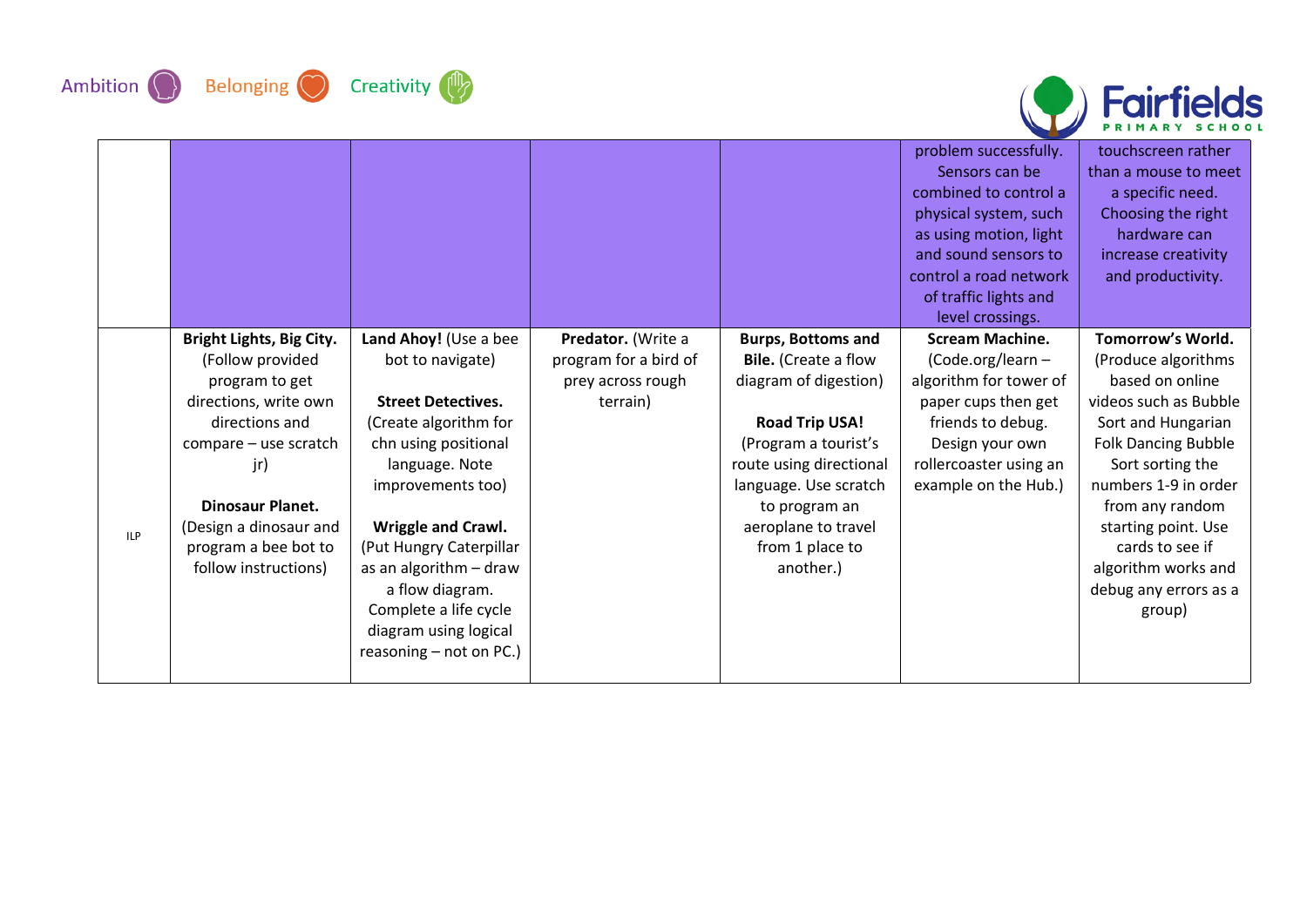



| <b>Debugging</b>                               |                        |                          |                                                                                           |                         |                      |  |  |
|------------------------------------------------|------------------------|--------------------------|-------------------------------------------------------------------------------------------|-------------------------|----------------------|--|--|
| Year 1                                         | Year 2                 | Year 3                   | Year 4                                                                                    | Year 5                  | Year 6               |  |  |
| Create and debug simple programs.<br>$\bullet$ |                        | $\bullet$                | Design, write and debug programs that accomplish specific goals, including controlling or |                         |                      |  |  |
|                                                |                        |                          | simulating physical systems; solve problems by decomposing them into smaller parts.       |                         |                      |  |  |
| Follow a sequence of                           | Create a simple        | Plan and enter a         | Describe and                                                                              | Design simple           | Demonstrate how      |  |  |
| steps to solve a                               | solution that tests an | sequence of instructions | demonstrate a simple                                                                      | sequences of            | programs run in an   |  |  |
| problem and create                             | idea, predict the      | using a robot or other   | program that contains                                                                     | <i>instructions</i>     | exact order by       |  |  |
| instructions that others                       | outcome and test that  | device to <b>achieve</b> | a looping element and                                                                     | (algorithms), including | following a sequence |  |  |
| can follow. Observe                            | the intended solution  | specific outcomes and    | how part of a program                                                                     | IF, THEN and            | of instructions, and |  |  |
| and explore outcomes                           | works.                 | debug them.              | may need repetition.                                                                      | <b>OTHERWISE</b>        | test and debug       |  |  |
| when buttons are                               |                        |                          | Use sensors to 'trigger'                                                                  | commands, to decide if  | programs. Write a    |  |  |
| pressed in sequences                           |                        |                          | an action, such as                                                                        | something is true or    | program to control a |  |  |
| on a robot and identify                        |                        |                          | sound or movement.                                                                        | false. Apply computing  | physical system,     |  |  |
| and debug a simple                             |                        |                          |                                                                                           | skills using unfamiliar | which may include    |  |  |
| algorithm.                                     |                        |                          |                                                                                           | hardware to debug a     | output devices, such |  |  |
|                                                |                        |                          |                                                                                           | problem successfully.   |                      |  |  |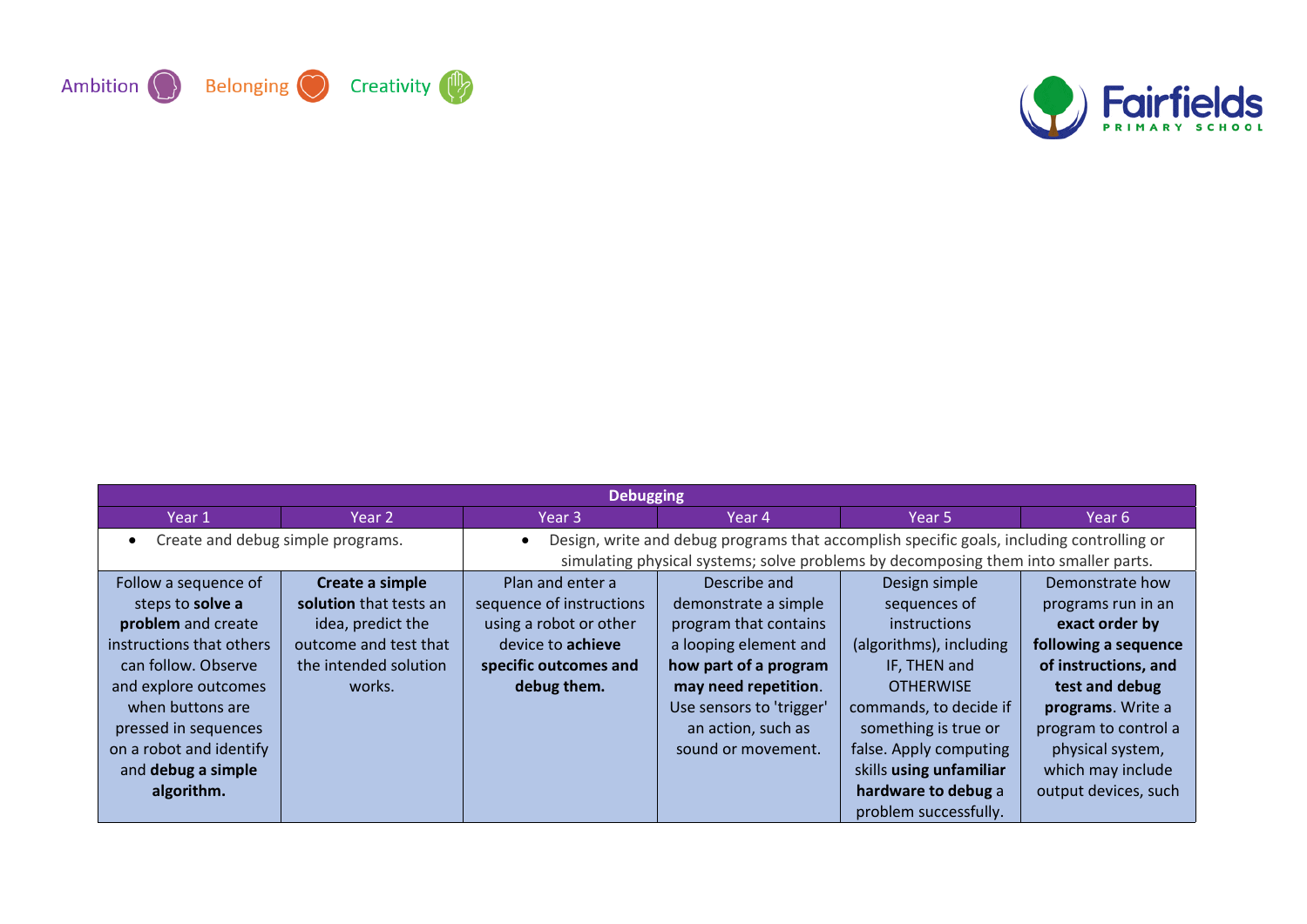









|                         |                         |                            |                           | Use a range of sensors<br>to control a physical<br>system. | as motors, lights and<br>buzzers. |
|-------------------------|-------------------------|----------------------------|---------------------------|------------------------------------------------------------|-----------------------------------|
| An algorithm is a       | Computers' behaviour    | Sequencing instructions    | <b>Computers interact</b> | Sequences of                                               | Decomposition is                  |
| sequence of steps,      | can be predicted, and   | is the step-by-step        | with the world using      | instructions                                               | breaking down a                   |
| instructions or rules   | the outcome tested by   | process that robots or     | input and output          | (algorithms) that                                          | problem down into                 |
| that is used to perform | following the steps of  | other devices follow to    | devices. An input         | contain IF, THEN and                                       | smaller parts to make             |
| a specific task.        | an algorithm and        | achieve specific           | device may include        | <b>OTHERWISE</b>                                           | it easier to process              |
| Algorithms can be       | recognising that the    | outcomes. This can be a    | sensors that can detect   | statements are called                                      | and following a                   |
| followed by people or   | computer will follow    | single algorithm or series | changes, such as in       | selections. The                                            | sequence of                       |
| digital equipment. For  | instructions precisely. | of algorithms called a     | temperature, light        | computer will                                              | instructions. Useful              |
| algorithms to achieve   |                         | program.                   | level, sound level or     | complete operations                                        | for checking programs             |
| the end goal,           |                         |                            | movement. The input       | based on whether the                                       | and debugging                     |
| instructions have to be |                         |                            | then sends the            | conditions of these                                        | because it saves time.            |
| accurate and followed   |                         |                            | information to a          | selections are met or                                      | Input and output                  |
| sequentially. Mistakes  |                         |                            | computer, which tells     | not.                                                       | devices can be                    |
| are called bugs and     |                         |                            | the output device to      |                                                            | combined with                     |
| finding and fixing them |                         |                            | trigger an action, such   | Using prior knowledge                                      | programming                       |
| is called debugging.    |                         |                            | as making a sound or      | and experience of                                          | software to control a             |
|                         |                         |                            | creating a movement.      | computing skills can be                                    | physical system, such             |
|                         |                         |                            |                           | applied to unfamiliar                                      | as using sensors to               |
|                         |                         |                            |                           | hardware to solve a                                        | create a sensory                  |
|                         |                         |                            |                           | problem successfully.                                      | station that                      |
|                         |                         |                            |                           |                                                            | incorporates motors,              |
|                         |                         |                            |                           |                                                            | lights, and buzzers.              |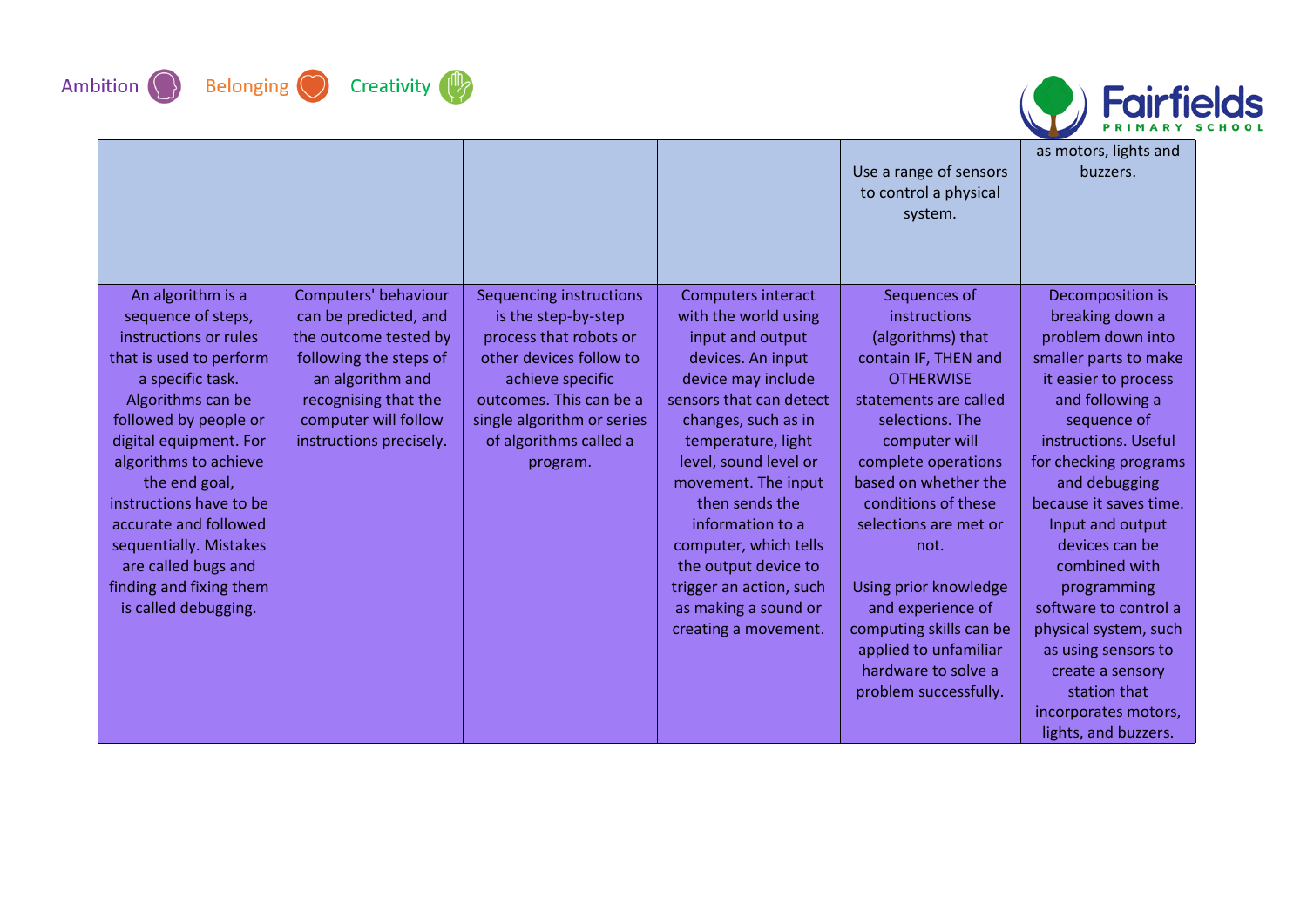



| <b>Bright Lights, Big City.</b> | <b>Wriggle and Crawl.</b> | Predator. (Move a   | <b>Road Trip USA!</b> | Alchemy Island. (Use    | Tomorrow's World.      |
|---------------------------------|---------------------------|---------------------|-----------------------|-------------------------|------------------------|
| (Chn to follow program          | (Create a set of          | programmable toy    | (Program a vehicle    | Scratch to find a route | (Work with a partner   |
| and correct errors)             | instructions for chn to   | avoiding predators) | along route 66 with   | and debug. Make a       | to create an algorithm |
|                                 | collect minibeasts and    |                     | stops)                | digital image of        | for a simple task $-$  |
|                                 | debug steps. Program a    |                     |                       | themselves as a         | decomposing a daily    |
|                                 | bee then writes           |                     |                       | gaming character.)      | task or routine into   |
|                                 | instructions for other    |                     |                       |                         | small steps.)          |
|                                 | to follow and debug.)     |                     |                       | <b>Scream Machine.</b>  |                        |
|                                 |                           |                     |                       | (Design a ride with a   |                        |
|                                 |                           |                     |                       | drop on Scratch then    |                        |
|                                 |                           |                     |                       | add a braking system    |                        |
|                                 |                           |                     |                       | to challenge others to  |                        |
|                                 |                           |                     |                       | use)                    |                        |

| <b>Research</b> |                                                                                                                                             |                                                                                                    |        |                   |        |  |  |  |
|-----------------|---------------------------------------------------------------------------------------------------------------------------------------------|----------------------------------------------------------------------------------------------------|--------|-------------------|--------|--|--|--|
| Year 1          | Year 2                                                                                                                                      | Year 3                                                                                             | Year 4 | Year <sub>5</sub> | Year 6 |  |  |  |
|                 | Select, use and combine a variety of software (including internet services) on a range of digital<br>Use technology purposefully to create, |                                                                                                    |        |                   |        |  |  |  |
|                 | organise, store, manipulate and retrieve digital                                                                                            | devices to design and create a range of programs, systems and content that accomplish given goals, |        |                   |        |  |  |  |
|                 | including collecting, analysing, evaluating and presenting data and information.<br>content.                                                |                                                                                                    |        |                   |        |  |  |  |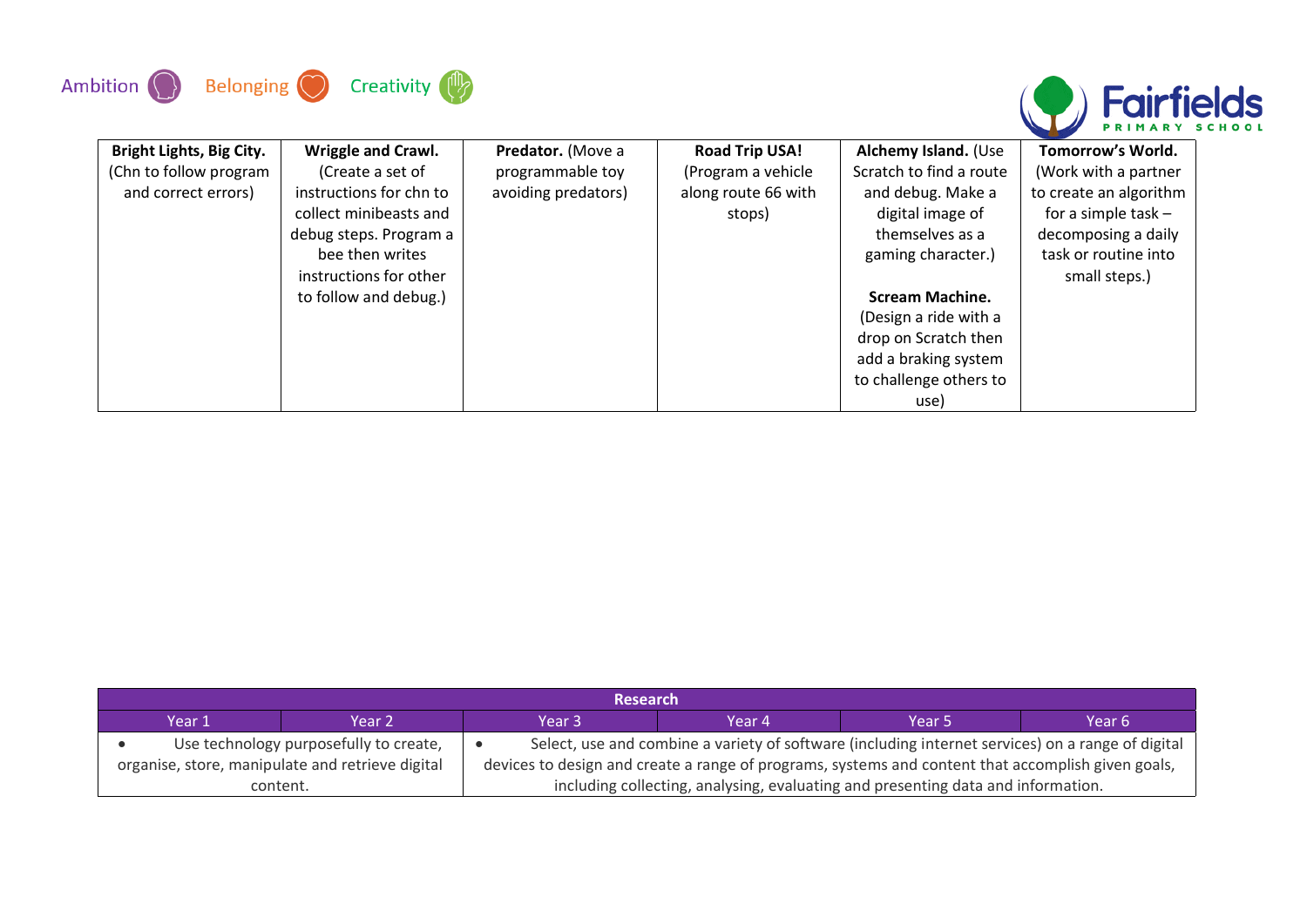



| Select appropriate      | Create and edit            | Combine a range of text,  | Manipulate a range of    | Create, select, combine  | Select, use, combine a  |
|-------------------------|----------------------------|---------------------------|--------------------------|--------------------------|-------------------------|
| software to complete    | multimedia                 | images, animation and     | text, images, sound,     | a range of text, images, | variety of software,    |
| tasks using text,       | components for a           | audio and video clips for | video clips, animation   | sound clips, videos for  | including internet      |
| images, audio, videos.  | range of tasks.            | given purposes.           | for given purposes.      | given purposes.          | service to meet a goal. |
|                         |                            |                           |                          |                          |                         |
| Begin to use a range of | Use different types of     | Use a range of different  | Apply computing skills   | Apply computing skills   | Identify how a new      |
| software for different  | software and identify      | software to successfully  | to use new computing     | to create content using  | piece of software or    |
| purposes.               | their purpose.             | complete a project.       | software.                | unfamiliar software.     | an app can increase     |
|                         |                            |                           |                          |                          | creativity.             |
| Use a range of          | Use computing              | Use digital technology in | Use digital technology   | Select, use and          |                         |
| computing hardware      | hardware in different      | different ways in the     | in different ways in the | combine appropriate      | Combine a range of      |
| for different purposes. | ways to collect data.      | classroom, home and       | classroom, home and      | technology to create a   | technology to achieve   |
|                         |                            | community.                | community to achieve     | solution that will have  | a particular outcome.   |
| Search for or retrieve  | Recognise and              |                           | a set goal.              | an impact on others.     |                         |
| digital content,        | demonstrate that some      |                           |                          |                          | Plan data handling      |
| including images and    | digital content can be     | Log light level,          | Log light level,         | Use tools or apps for    | investigations and use  |
| information, in digital | found online and some      | temperature or sound      | temperature or sound     | an investigation and     | the outcomes from       |
| folders and, with       | offline. Use data          | level using a program or  | level using a program    | interpret the findings.  | data collection to      |
| supervision, online.    | handling skills to         | app.                      | or app, over a period of |                          | show the findings.      |
|                         | represent data digitally.  |                           | time.                    |                          |                         |
|                         |                            |                           |                          |                          |                         |
| Explain simply that     | Recognise that             |                           |                          |                          |                         |
| digital technology can  | computers can be           |                           |                          |                          |                         |
| be used to connect      | linked to share            |                           |                          |                          |                         |
| with others locally and | resources.                 |                           |                          |                          |                         |
| globally.               |                            |                           |                          |                          |                         |
|                         |                            |                           |                          |                          |                         |
| Software is the         | Software is available      | Several pieces of         | New computing            | Using prior knowledge    | A variety of software,  |
| programs that are used  | that can be used to        | software can be used      | software commonly has    | and experience of        | such as word            |
| by a computer, such as  | represent collected        | together to complete      | features that should be  | computing skills can be  | processing software,    |
| word processing         | data digitally, such as in | one task, such as adding  | familiar to users, such  | applied to create        | image editing           |
| software, presentation  | a pictogram or bar         |                           | as icons or terminology. | content using            | software or internet    |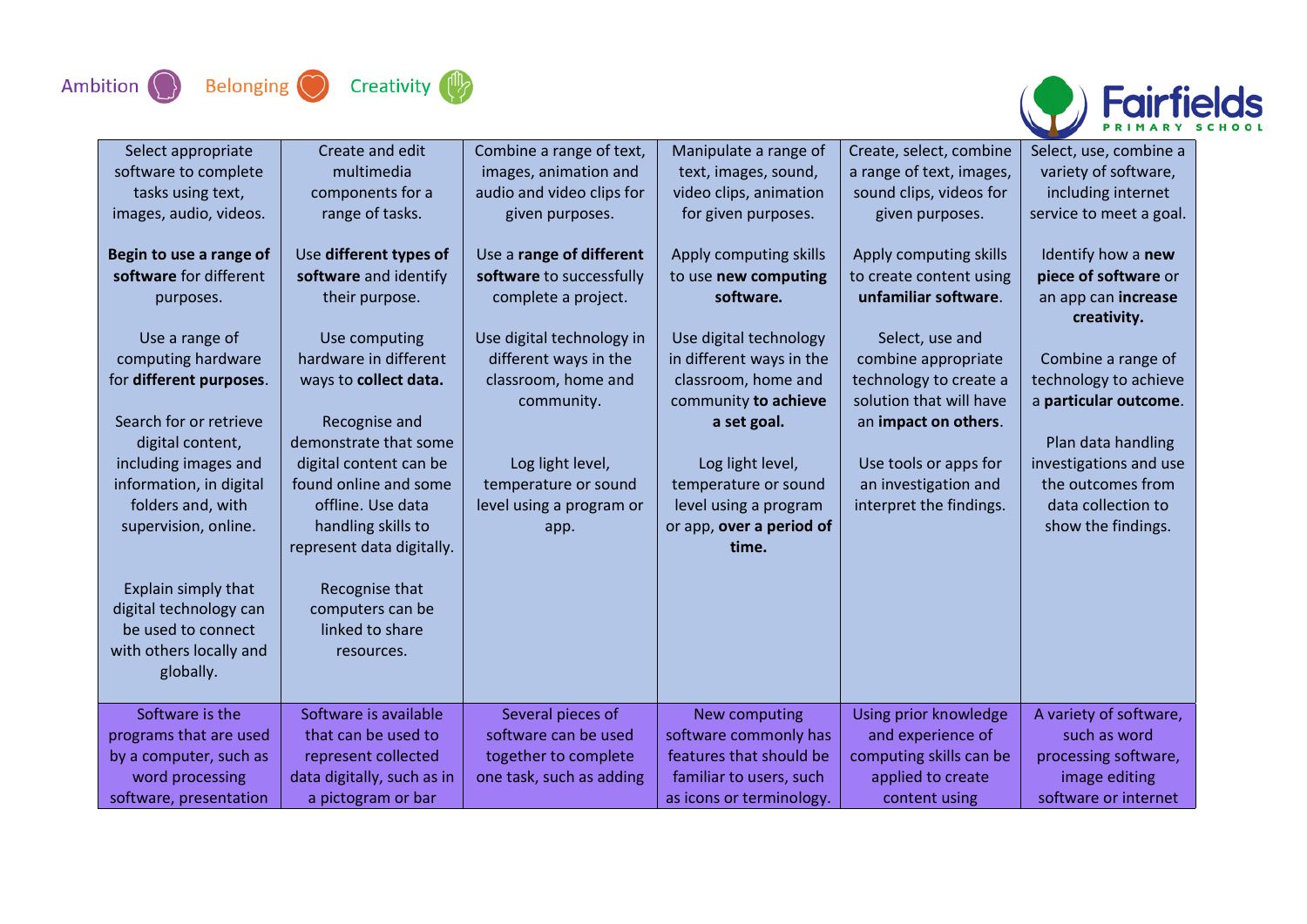





| software or image        | chart. Each type of         | a video to a word         |                         | unfamiliar programs or  | services, can be        |
|--------------------------|-----------------------------|---------------------------|-------------------------|-------------------------|-------------------------|
| editing software. It can | software, such as word      | processed document.       | An input device         | apps.                   | selected, used and      |
| be used to create and    | processing,                 |                           | receives information    |                         | combined to meet a      |
| combine digital content  | presentation and            | Some programs or apps     | about the outside       | Creating, selecting and | goal.                   |
| for different audiences  | image editing, can be       | have special types of     | world, such as light    | combining a range of    |                         |
| and purposes.            | used for different          | technology, such as a     | level, temperature or   | texts, images, sound    | Some software or        |
|                          | purposes, including         | built in camera or        | sound level, and sends  | clips and videos for    | apps are designed to    |
| Hardware is the parts    | writing reports and         | microphone, or sensors    | it to a computer. This  | given purposes could    | help increase           |
| of a computer that you   | creating slide shows or     | that measure light level, | information can be      | include creating a web  | creativity by saving    |
| can touch, such as a     | posters.                    | temperature or sound      | tracked over time using | page, slide show        | time or making tasks    |
| mouse, tablet or floor   |                             | level.                    | a program or app.       | presentation, short     | easier, such as being   |
| robot.                   | Hardware, such as           |                           |                         | film or an animation.   | able to combine text,   |
|                          | cameras, scanners and       | Text, images, animation,  | Manipulating a range of |                         | images, audio or video  |
| To search for digital    | data loggers, can be        | audio and video clips can | text, images, sound or  | Sensing tools or apps   | content into one        |
| content, the user needs  | used to collect data.       | be combined using tools   | video clips and         | have features that can  | place.                  |
| to know the file name,   |                             | within a piece of         | animation may include   | be used for an          |                         |
| file type and folder     | Multimedia                  | software or by using a    | changing their style,   | investigation and the   | Data handling includes  |
| name or keywords and     | components, such as         | range of software. For    | size, colour, effect,   | findings can be         | databases, graphs,      |
| search terms to find the | text, images, audio and     | example, an image could   | shape, location or      | interpreted. For        | charts and tables.      |
| correct information.     | video clips, can be         | be inserted into a word   | format.                 | example, a sound        | These can be used to    |
|                          | created, edited and         | processing document or    |                         | sensor or app can be    | present the findings of |
| Digital technology is    | combined to create          | a video could be inserted | An input device         | used to investigate the | investigations.         |
| used in all parts of     | content for a range of      | into a presentation.      | receives information    | pitch of instruments.   |                         |
| everyday life, such as   | tasks.                      |                           | about the outside       |                         | A range of              |
| on a tablet to play a    |                             | Digital technology can be | world, such as light    | A range of technologies | technologies can be     |
| game or using a          | A device is online if it is | used for a range of       | level, temperature or   | can be selected, used   | combined to achieve a   |
| microwave to heat        | connected to the            | purposes in different     | sound level, and sends  | and combined, such as   | particular outcome.     |
| food. Some of this       | internet or a network       | settings, such as using a | it to a computer. This  | using different         | For example, sensors    |
| digital technology can   | and can communicate         | tablet in the classroom   | information can be      | hardware and software   | (input), a computing    |
| be used to connect       | with other devices. A       | to access educational     | tracked over time using | to create a solution    | device (hardware) and   |
| with others locally,     | device is offline if it is  | material, in the home to  | a program or app.       | that will have an       | lights (hardware) can   |
| such as sharing digital  | not connected to the        | access entertainment      |                         | impact on others.       | be used together to     |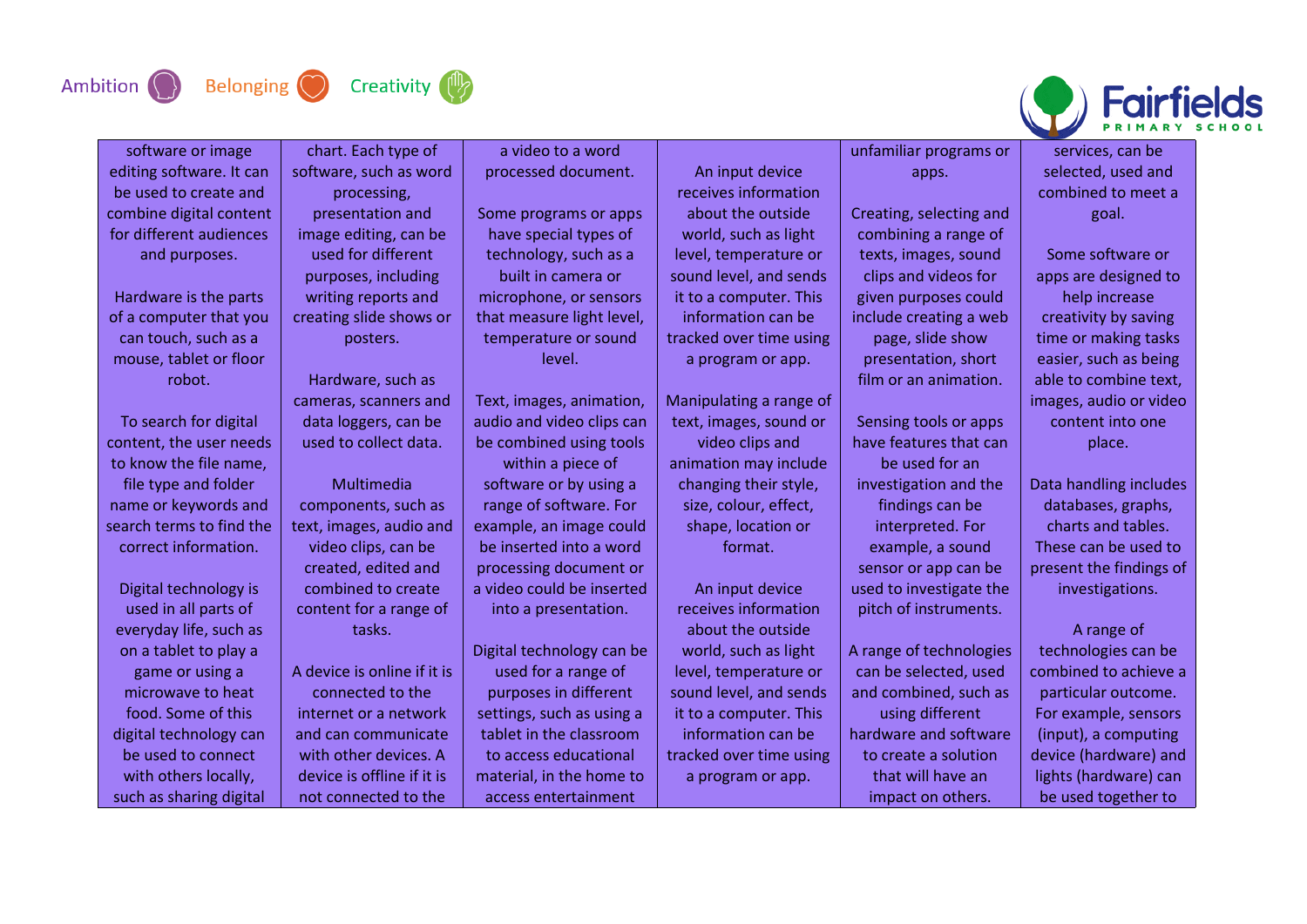



| work in the classroom,<br>or globally, such as<br>using Skype on a<br>computer to speak to a<br>friend overseas. | internet or network<br>and cannot connect to<br>other devices.<br><b>Computers and devices</b><br>can be linked in<br>different ways, such as<br>through a network, the<br>internet and Bluetooth.<br>This allows the sharing<br>of resources. | and in the community to<br>share local news. | Digital technology can<br>be used in different<br>ways and settings to<br>achieve a set goal, such<br>as using data collection<br>in the community and<br>home to answer a<br>classroom-based<br>question. |                               | create a set of traffic<br>lights. |
|------------------------------------------------------------------------------------------------------------------|------------------------------------------------------------------------------------------------------------------------------------------------------------------------------------------------------------------------------------------------|----------------------------------------------|------------------------------------------------------------------------------------------------------------------------------------------------------------------------------------------------------------|-------------------------------|------------------------------------|
| Bright Lights, Big City.                                                                                         | Beachcombers. (Use                                                                                                                                                                                                                             | <b>Gods and Mortals.</b>                     | Burps, Bottoms, Bile.                                                                                                                                                                                      | Off with Her Head.            | Darwin's Delights.                 |
| (editing a photo in                                                                                              | search engines to                                                                                                                                                                                                                              | (Make a PPT with all info                    | (Upload and edit a pic                                                                                                                                                                                     | (Create an informative        | (Use the internet to               |
| paint, take a virtual                                                                                            | research certain                                                                                                                                                                                                                               | to present to others.)                       | of themselves to                                                                                                                                                                                           | presentation outlining        | find videos and facts              |
| tour, research famous                                                                                            | crustaceans. Create a                                                                                                                                                                                                                          | Predator. (write a flow                      | compare. Make a video                                                                                                                                                                                      | the Tudor project and         | to help you to virtually           |
| landmarks and copy,                                                                                              | presentation using                                                                                                                                                                                                                             | chart on word of a                           | and script of their                                                                                                                                                                                        | use different texts and       | explore the                        |
| paste, save. Use                                                                                                 | photographs taken                                                                                                                                                                                                                              | chosen food chain.                           | working digestion                                                                                                                                                                                          | a soundtrack)                 | Galapagos! Create a                |
| animation software,                                                                                              | throughout the                                                                                                                                                                                                                                 | Search for pics online                       | system.)                                                                                                                                                                                                   | Pharaohs. (Create a           | journal of your                    |
| make movie of pics to                                                                                            | project.)                                                                                                                                                                                                                                      | then draw a background                       | <b>Misty Mountain Sierra.</b>                                                                                                                                                                              | summative                     | findings including                 |
| share.) Dinosaur                                                                                                 | Land Ahoy! (create a                                                                                                                                                                                                                           | scene on paint. Create a                     | (fine and track a                                                                                                                                                                                          | presentation about a          | photos, text, maps                 |
| Planet. (take photos                                                                                             | PPT slide including                                                                                                                                                                                                                            | presentation with facts.)                    | geocache. Create a 2d                                                                                                                                                                                      | Pharaoh.)                     | and illustrations. Look            |
| and create a movie                                                                                               | writing)                                                                                                                                                                                                                                       | <b>Music link - recording</b>                | animation for the water                                                                                                                                                                                    | <b>Scream Machine.</b>        | at timelines regarding             |
| sequence of a dinosaur)                                                                                          | <b>Muck Mess and</b>                                                                                                                                                                                                                           | sound levels.                                | cycle - add arrows etc.)                                                                                                                                                                                   | (Watch videos of              | the evolution of                   |
| Paws, Claws and                                                                                                  | Mixtures. (Create a                                                                                                                                                                                                                            | Tremors. (Make a digital                     | Potions. (Create a                                                                                                                                                                                         | rollercoasters. Create        | humans and animals.)               |
| Whiskers. (create                                                                                                | dough ball animation in                                                                                                                                                                                                                        | presentation to show                         | layout for our own                                                                                                                                                                                         | one with chairs. Study        | <b>Gallery Rebels.</b>             |
| presentations by                                                                                                 | a Movie Maker. Take                                                                                                                                                                                                                            | parents.)                                    | witches and wizard's                                                                                                                                                                                       | layout of park. Make          | (Watch short clips on              |
| finding pics of your                                                                                             | pics of creations and                                                                                                                                                                                                                          |                                              | items)                                                                                                                                                                                                     | maps and print. Create        | YouTube of the work                |
| favourite animal)                                                                                                | send to an art gallery                                                                                                                                                                                                                         |                                              | Road Trip USA. (Groups                                                                                                                                                                                     | a video explaining what       | of Dali discussing                 |
| Superheroes. (create                                                                                             | for positive responses.)                                                                                                                                                                                                                       |                                              | - use the web to                                                                                                                                                                                           | ride was like.)               | themes and imagery                 |
| superhero montage                                                                                                | <b>Street Detectives.</b>                                                                                                                                                                                                                      |                                              | research native                                                                                                                                                                                            | <b>Music link - recording</b> | used. Create a 1 min               |
| and print. Take photos                                                                                           | (learn how to                                                                                                                                                                                                                                  |                                              | American reservations                                                                                                                                                                                      | sound levels over time        | surrealist film/stop-              |
| of each other in                                                                                                 | download expedition                                                                                                                                                                                                                            |                                              |                                                                                                                                                                                                            |                               | frame animation. To                |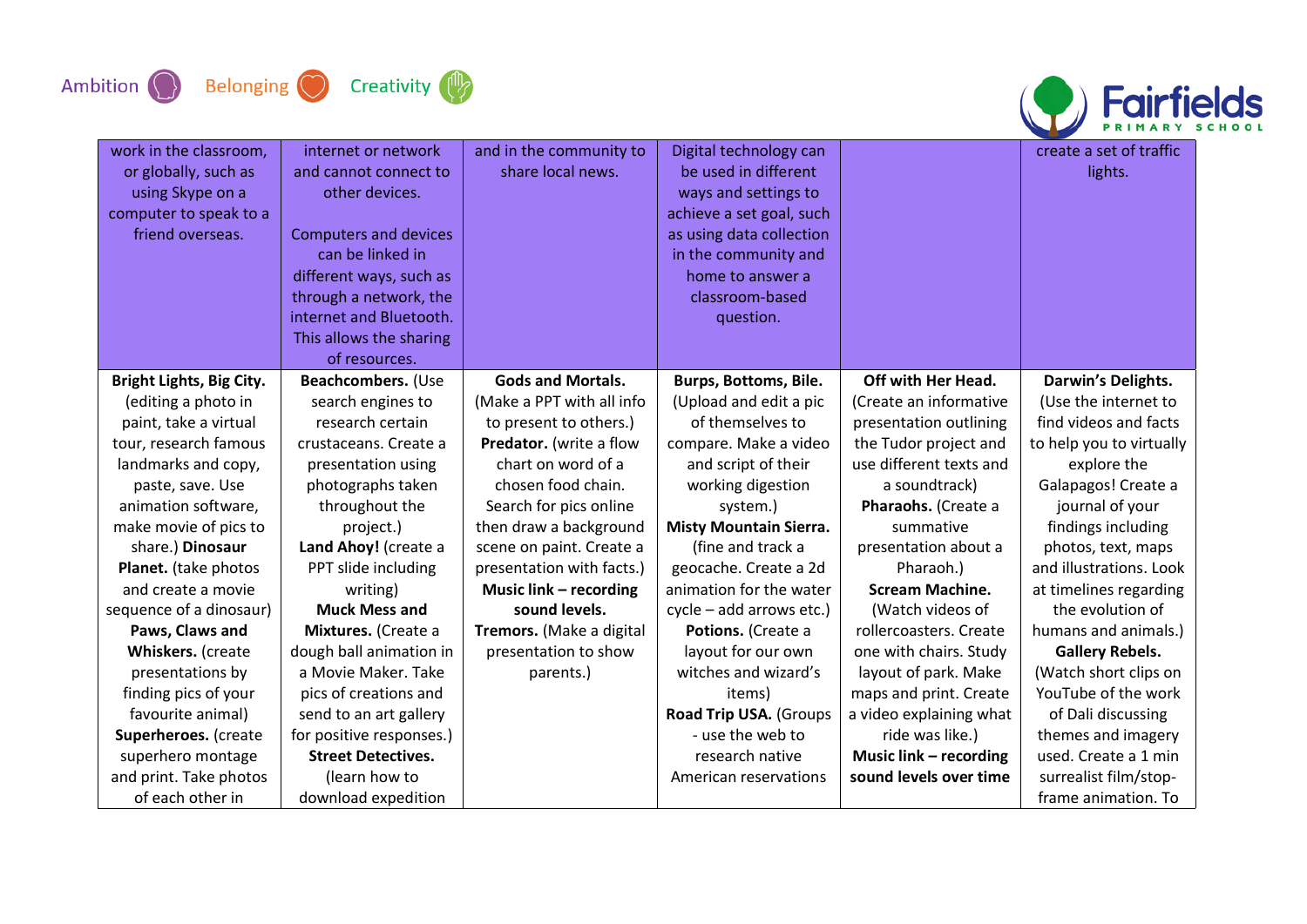



| superhero poses.         | photos and insert into     | - collaborative             | and record data to | represent his weird    |
|--------------------------|----------------------------|-----------------------------|--------------------|------------------------|
| Follow real life         | a storyboard)              | presentation.)              | interpret.         | style)                 |
| superheroes online e.g.  | <b>Towers, Tunnels and</b> | Music link - recording      |                    | Hola! Mexico.          |
| RNLI, mountain rescue.   | Turrets. (Draw a castle    | sound levels over time.     |                    | (Find Mayan            |
| Use Make me a            | in Paint - label it.)      | <b>Traders and Raiders.</b> |                    | landmarks on Google    |
| superhero lite to create | Wriggle and Crawl.         | (Create a moving,           |                    | images. Find and       |
| a motion picture)        | (use I Can Animate to      | talking King Arthur-        |                    | translate common       |
|                          | make ants march in a       | clay them animate           |                    | questions.)            |
|                          | video. Insert pics on a    | using software/apps.        |                    | (Create your own       |
|                          | slide to show all work     | Research and create         |                    | website/page about     |
|                          | this half term.)           | presentation for Anglo-     |                    | your favourite subject |
|                          | Microsoft Excel - Link     | Saxon artifacts.)           |                    | using Weebly. Create   |
|                          | to Maths.                  |                             |                    | a sitemap to help you  |
|                          |                            |                             |                    | navigate.)             |
|                          |                            |                             |                    |                        |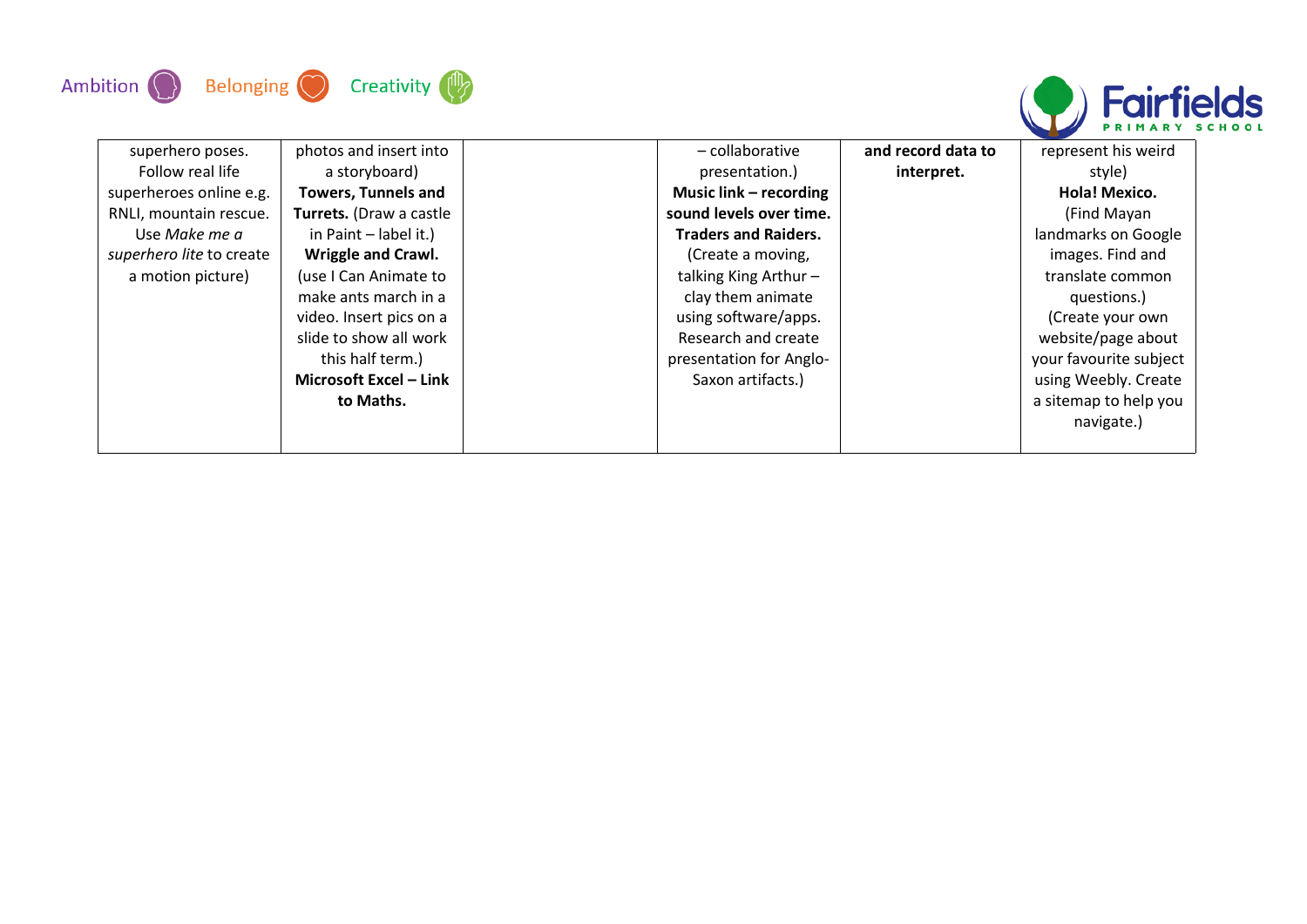



| <b>Internet Safety</b>                                                                                                                                                                                                                                                              |                                                                                                                                                                   |                                                                                                                                                                                                                                                                                       |                                                                                                                                                                                                                                                                                                                                                                                                                                          |                                                                                                                                                                                                                                                                                                                          |                                                                                                                                                                                                                                                                                                                                                                                                                         |  |
|-------------------------------------------------------------------------------------------------------------------------------------------------------------------------------------------------------------------------------------------------------------------------------------|-------------------------------------------------------------------------------------------------------------------------------------------------------------------|---------------------------------------------------------------------------------------------------------------------------------------------------------------------------------------------------------------------------------------------------------------------------------------|------------------------------------------------------------------------------------------------------------------------------------------------------------------------------------------------------------------------------------------------------------------------------------------------------------------------------------------------------------------------------------------------------------------------------------------|--------------------------------------------------------------------------------------------------------------------------------------------------------------------------------------------------------------------------------------------------------------------------------------------------------------------------|-------------------------------------------------------------------------------------------------------------------------------------------------------------------------------------------------------------------------------------------------------------------------------------------------------------------------------------------------------------------------------------------------------------------------|--|
| Year 1                                                                                                                                                                                                                                                                              | Year <sub>2</sub>                                                                                                                                                 | Year <sub>3</sub>                                                                                                                                                                                                                                                                     | Year 4                                                                                                                                                                                                                                                                                                                                                                                                                                   | Year <sub>5</sub>                                                                                                                                                                                                                                                                                                        | Year <sub>6</sub>                                                                                                                                                                                                                                                                                                                                                                                                       |  |
| Use technology safely and respectfully,<br>keeping personal information private; identify<br>where to go for help and support when they have<br>concerns about content or contact on the<br>internet or other online technologies.<br>Use digital technology<br>Recognise that some |                                                                                                                                                                   | $\bullet$<br>behaviour; identify a range of ways to report concerns about content and contact.<br>Use appropriate tools                                                                                                                                                               | Use technology safely, respectfully and responsibly; recognise acceptable/unacceptable<br>Use digital technology                                                                                                                                                                                                                                                                                                                         | Discuss the impact that                                                                                                                                                                                                                                                                                                  | Name some of the                                                                                                                                                                                                                                                                                                                                                                                                        |  |
| websites ask for private<br>information and discuss<br>how to handle these<br>requests.<br>Talk as a class about<br>communication over<br>the internet and what<br>is it useful for locally<br>e.g. text/email.                                                                     | appropriately to<br>communicate and<br>connect with others<br>locally and globally.<br>Stay safe online by<br>choosing websites that<br>are appropriate to visit. | (software, websites and<br>apps) to collaborate and<br>communicate safely<br>online. Describe simple<br>rules for sharing images<br>and data safely.<br>Explain the advantages<br>and disadvantages of<br>communicating<br>electronically and<br>strategies for preventing<br>issues. | in different ways in the<br>classroom, home and<br>community to achieve<br>a set goal.<br>Identify the positive<br>and negative influences<br>of technology on health<br>and the environment<br>and how to protect<br>themselves. Explain<br>actions to report and<br>prevent cyberbullying.<br>Explain that when<br>searching online, some<br>web pages may contain<br>adverts or pop-ups that<br>encourage people to<br>click on them. | digital content can<br>have and why it is<br>important to discuss<br>their use of technology<br>with an adult.<br>Demonstrate<br>appropriate online<br>behaviour and apply a<br>range of strategies to<br>protect themselves and<br>others from potential<br>online dangers,<br>inappropriate<br>behaviour and bullying. | positives and<br>negatives of<br>communicating with<br>others online.<br>Identify the benefits<br>and risks of devices<br>broadcasting the<br>user's location and of<br>giving personal<br>information to<br>different<br>organisations.<br>Recognise that<br>sending intimate<br>images and content<br>and using offensive<br>language online is a<br>risk and has a<br>permanent online trail<br>(digital footprint). |  |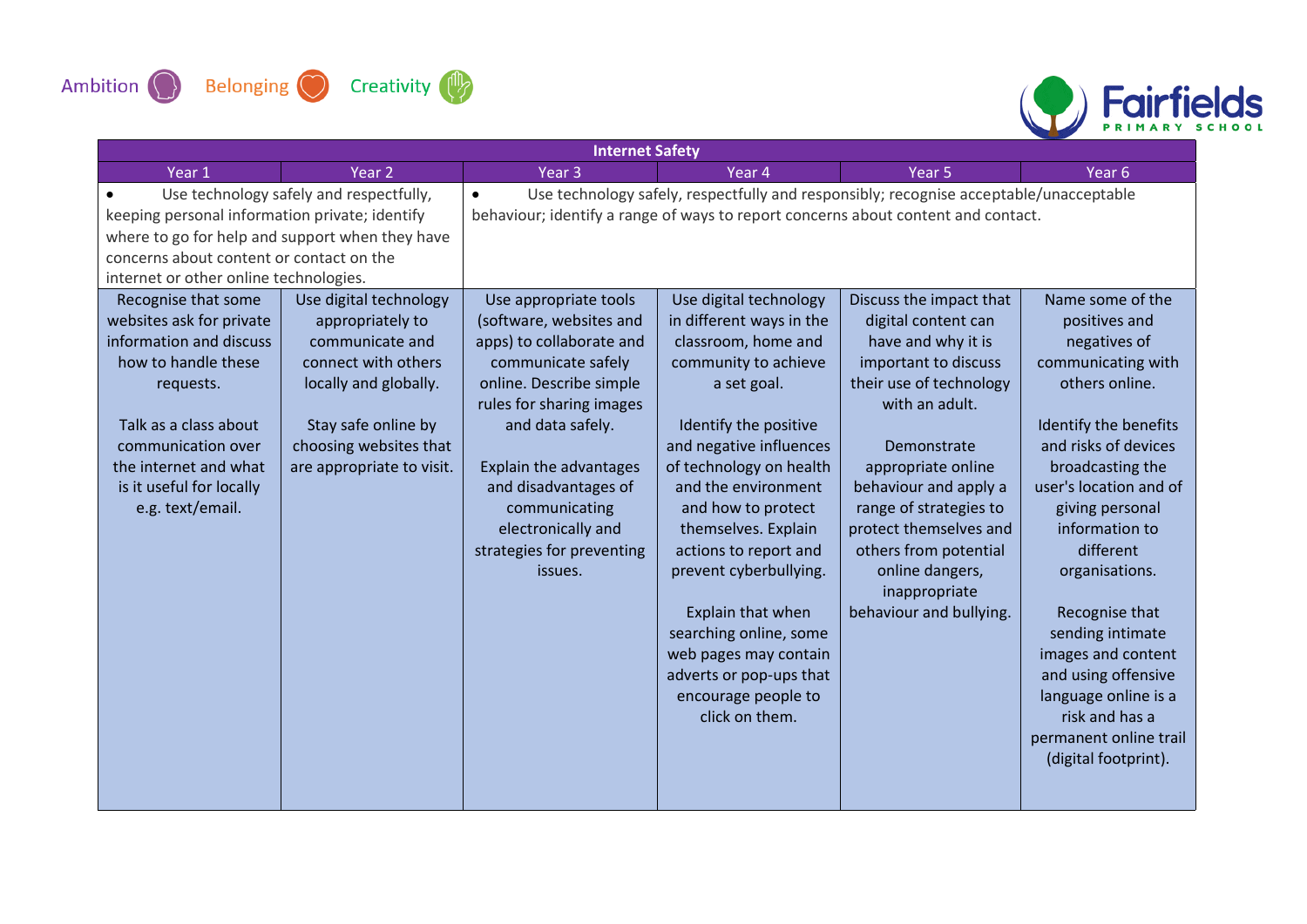

П







| <b>Private information</b> | Digital technology, such  | Advantages of              | Cyberbullying is        | <b>Working online</b>    | People online are not   |
|----------------------------|---------------------------|----------------------------|-------------------------|--------------------------|-------------------------|
| includes name,             | as email, social media    | communicating              | bullying using          | requires a level of      | always who they say     |
| address, date of birth     | platforms or blogs, can   | electronically are that it | technology, such as     | responsibility and       | they are and may use    |
| or school and this         | be used by individuals    | is available at any time,  | social media or gaming  | strategies to keep safe, | intimate images or      |
| information should not     | to communicate and        | instant and global.        | networks.               | including protecting     | content                 |
| be shared online. Any      | connect with others       | Disadvantages include      |                         | private information      | inappropriately. Once   |
| concerns or worries        | but should be used        | easier                     | Technology can have     | and accounts. This       | something is online, it |
| should be reported to a    | appropriately, including  | misunderstandings, lack    | positive influences on  | enables people to        | is not under the user's |
| trusted adult.             | using language that is    | of privacy (once           | health, such as         | protect themselves and   | control and can be      |
|                            | not hurtful or            | something is published     | enabling people to hear | others from potential    | made public. Using      |
|                            | disrespectful to others,  | online, it cannot be       | using a hearing aid or  | online dangers,          | offensive language      |
|                            | having adult              | removed) and a threat to   | helping doctors to      | inappropriate            | can affect others       |
|                            | supervision or            | personal safety (access    | diagnose or treat       | behaviour and bullying.  | negatively and is a     |
|                            | following the school's    | to personal information).  | illnesses using special | Any concerns should      | form of bullying called |
|                            | acceptable use policy.    | Concerns should be         | machines. Negative      | be reported to a         | 'trolling'.             |
|                            |                           | reported to a trusted      | influences on health    | trusted adult, the       |                         |
|                            | Some websites are not     | adult.                     | include problems like   | police or child          | The benefits of         |
|                            | age-appropriate and so    |                            | eye strain and poor     | protection               | devices broadcasting    |
|                            | it is important to tell a | Images and data should     | posture. Technology     | organisations.           | the user's location and |
|                            | trusted adult about any   | not be shared online       | can have positive       |                          | passing on personal     |
|                            | concerns or worries.      | without the permission     | influences on the       | Digital content can      | information include     |
|                            |                           | of the owner. Personal     | environment, such as    | affect others and be     | improved customer       |
|                            |                           | information, such as full  | using systems to        | available to anyone.     | service, allowing       |
|                            |                           | name, age, school and      | monitor and control     | Digital content is       | organisations to        |
|                            |                           | address, should not be     | energy usage. Negative  | traceable, which         | analyse data and        |
|                            |                           | shared online.             | influences on the       | means it can be          | improving the quality   |
|                            |                           |                            | environment include     | tracked to the person    | of applications. Risks  |
|                            |                           | Different software,        | contributing to         | who created it. To keep  | include identity theft, |
|                            |                           | websites and apps can      | pollution by travelling | safe, it is important to | cyberstalking,          |
|                            |                           | be used to collaborate     | and using a lot of      | discuss technology use   | victimisation and       |
|                            |                           | and communicate online.    | power.                  | with a trusted adult.    | threat to privacy.      |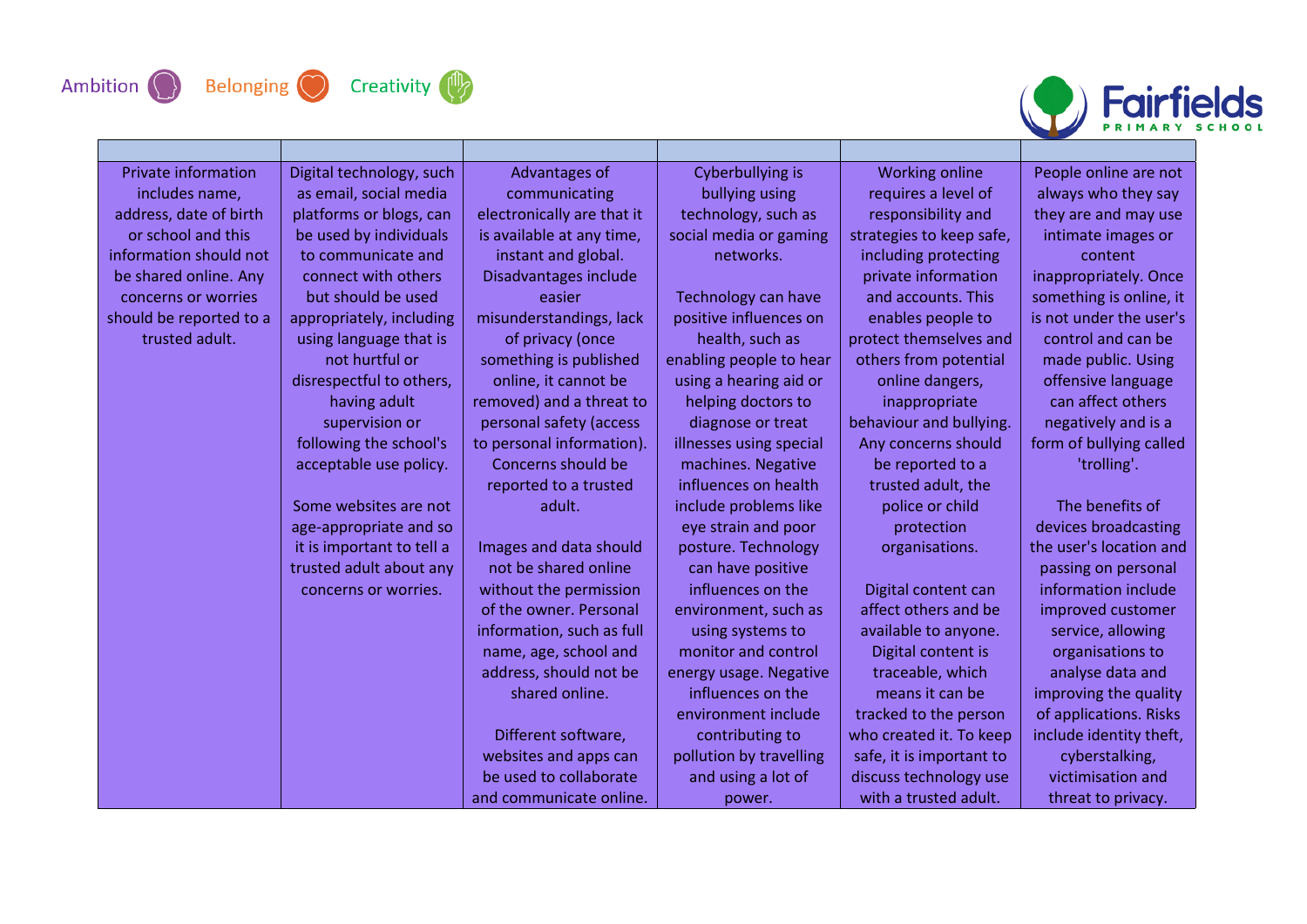







|                                                                                                                                                                                               |                             | Each one has different<br>terms and conditions<br>that need to be adhered<br>to stay safe, such as age<br>restrictions. | Digital technology can<br>be used in different<br>ways and settings to<br>achieve a set goal, such<br>as using data collection<br>in the community and<br>home to answer a<br>classroom-based<br>question. |                                                                                                                                                                                                                               | The positives of<br>communicating online<br>include the speed, low<br>cost and ability to<br>communicate globally.<br>The negatives of<br>communicating online<br>include the threat to<br>privacy, influencing of<br>others, access to<br>technology and<br>anonymity. |
|-----------------------------------------------------------------------------------------------------------------------------------------------------------------------------------------------|-----------------------------|-------------------------------------------------------------------------------------------------------------------------|------------------------------------------------------------------------------------------------------------------------------------------------------------------------------------------------------------|-------------------------------------------------------------------------------------------------------------------------------------------------------------------------------------------------------------------------------|-------------------------------------------------------------------------------------------------------------------------------------------------------------------------------------------------------------------------------------------------------------------------|
| <b>Internet safety week</b><br>Bright Lights, Big City.<br>(use skype/FaceTime to<br>talk to another class in<br>another city.)<br>Superheroes. (watch<br>animated internet<br>safety videos) | <b>Internet safety week</b> | <b>Internet safety week</b>                                                                                             | <b>Internet safety week</b><br><b>Burps, Bottoms, Bile.</b><br>(Create a questionnaire<br>for others in your class<br>to answer regarding<br>favourite foods and<br>their digestion process<br>etc.)       | <b>Internet safety week</b><br><b>Scream Machine.</b><br>(Analyse and compare<br>different theme park<br>websites and the ease<br>of navigation. Also<br>discuss ways to stay<br>safe online including<br>reporting content.) | <b>Internet safety week</b>                                                                                                                                                                                                                                             |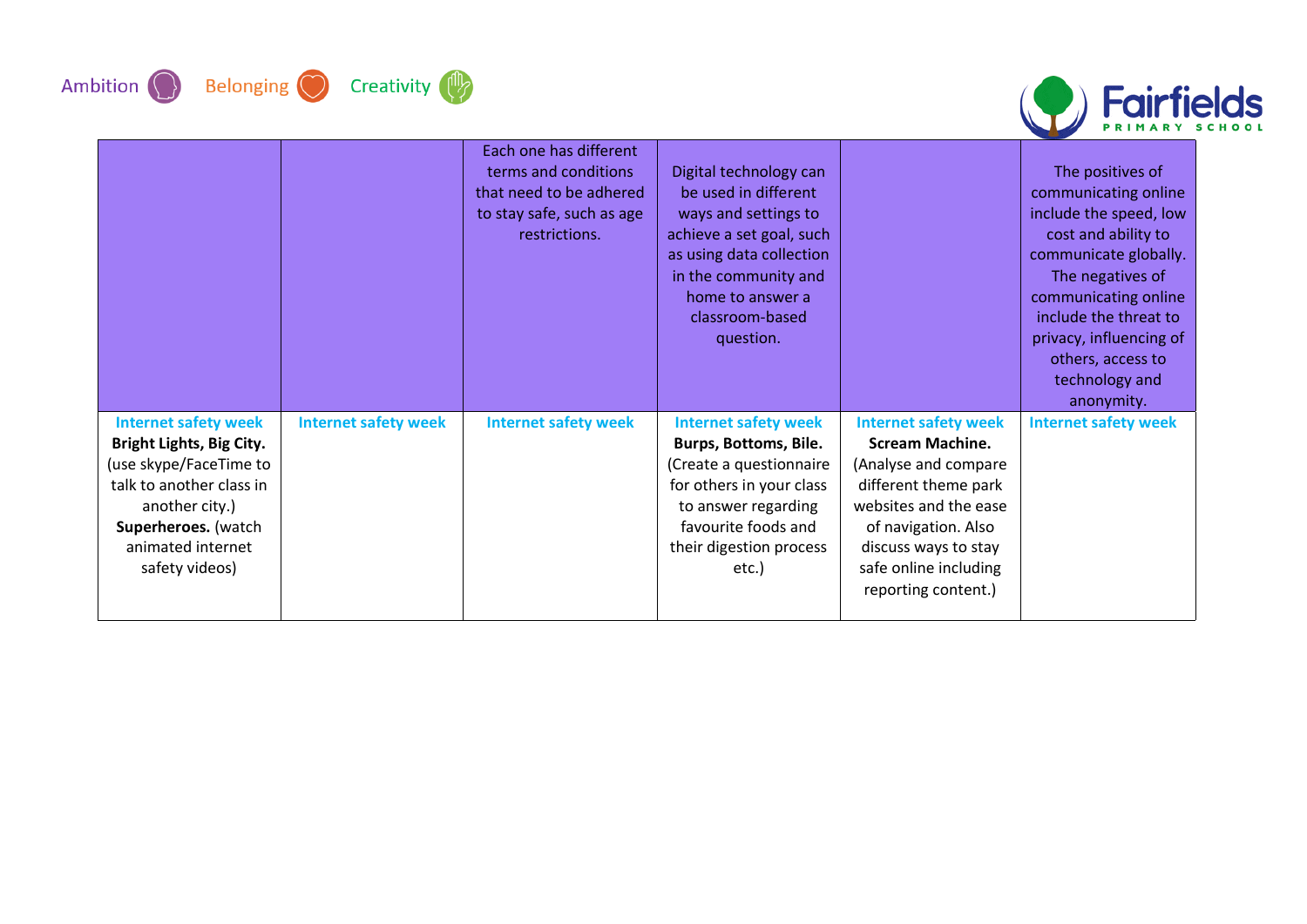



| <b>Digital Literacy</b>                                           |                         |                                                                                                                                                                                                                                                                                                                                                               |                         |                          |                        |  |  |
|-------------------------------------------------------------------|-------------------------|---------------------------------------------------------------------------------------------------------------------------------------------------------------------------------------------------------------------------------------------------------------------------------------------------------------------------------------------------------------|-------------------------|--------------------------|------------------------|--|--|
| Year 1                                                            | Year 2                  | Year <sub>3</sub><br>Year <sub>5</sub><br>Year 6<br>Year 4                                                                                                                                                                                                                                                                                                    |                         |                          |                        |  |  |
| Recognise common uses of information<br>technology beyond school. |                         | Understand computer networks including the internet; how they can provide multiple services,<br>$\bullet$<br>such as the world wide web; and the opportunities they offer for communication and<br>collaboration.<br>Use search technologies effectively, appreciate how results are selected and ranked, and be<br>discerning in evaluating digital content. |                         |                          |                        |  |  |
| Explain simply that                                               | Recognise some uses of  | Recognise that saved                                                                                                                                                                                                                                                                                                                                          | Recognise that the      | Compare the way in       | Name some of the       |  |  |
| digital technology can                                            | the internet, in simple | work can be retrieved                                                                                                                                                                                                                                                                                                                                         | school network links    | which work can be        | positives and          |  |  |
| be used to connect                                                | terms.                  | from another device on                                                                                                                                                                                                                                                                                                                                        | computers to allow the  | shared on a school       | negatives of           |  |  |
| with others locally and                                           |                         | the same network. *                                                                                                                                                                                                                                                                                                                                           | sharing of resources. * | network with the way     | communicating with     |  |  |
| globally.                                                         | Recognise why digital   |                                                                                                                                                                                                                                                                                                                                                               |                         | work is shared at home   | others online.         |  |  |
|                                                                   | technology is used in   | Use appropriate tools                                                                                                                                                                                                                                                                                                                                         | Exchange online         | or in the wider world. * |                        |  |  |
| Understand that there                                             | the classroom, home     | (software, websites and                                                                                                                                                                                                                                                                                                                                       | communications with     |                          | Exchange online        |  |  |
| are online tools that                                             | and community.          | apps) to collaborate and                                                                                                                                                                                                                                                                                                                                      | other learners, adding  | Create an online         | communications,        |  |  |
| can help people to                                                |                         | communicate safely                                                                                                                                                                                                                                                                                                                                            | and responding to       | collaborative project    | making use of a        |  |  |
| create and                                                        |                         | online.                                                                                                                                                                                                                                                                                                                                                       | comments, such as in a  | for a specific purpose,  | growing range of       |  |  |
| communicate.                                                      |                         |                                                                                                                                                                                                                                                                                                                                                               | blog.                   | sharing documents and    | available features and |  |  |
|                                                                   |                         | <b>Explain that the World</b>                                                                                                                                                                                                                                                                                                                                 |                         | appropriately setting    | being aware of         |  |  |
| Recognise the ways                                                |                         | Wide Web contains lots                                                                                                                                                                                                                                                                                                                                        | Explain that when       | permissions for other    | security settings.     |  |  |
| digital technology can                                            |                         | of web pages about                                                                                                                                                                                                                                                                                                                                            | searching online, some  | group members.           |                        |  |  |
| be used in the                                                    |                         | different subjects that                                                                                                                                                                                                                                                                                                                                       | web pages may contain   |                          | Critically evaluate    |  |  |
| classroom, home and                                               |                         | can be searched.                                                                                                                                                                                                                                                                                                                                              | adverts or pop-ups that | Discern where web        | search engine results  |  |  |
| community.                                                        |                         |                                                                                                                                                                                                                                                                                                                                                               | encourage people to     | content might            | and identify factors   |  |  |
|                                                                   |                         |                                                                                                                                                                                                                                                                                                                                                               | click on them.          | originate from and       | that may affect        |  |  |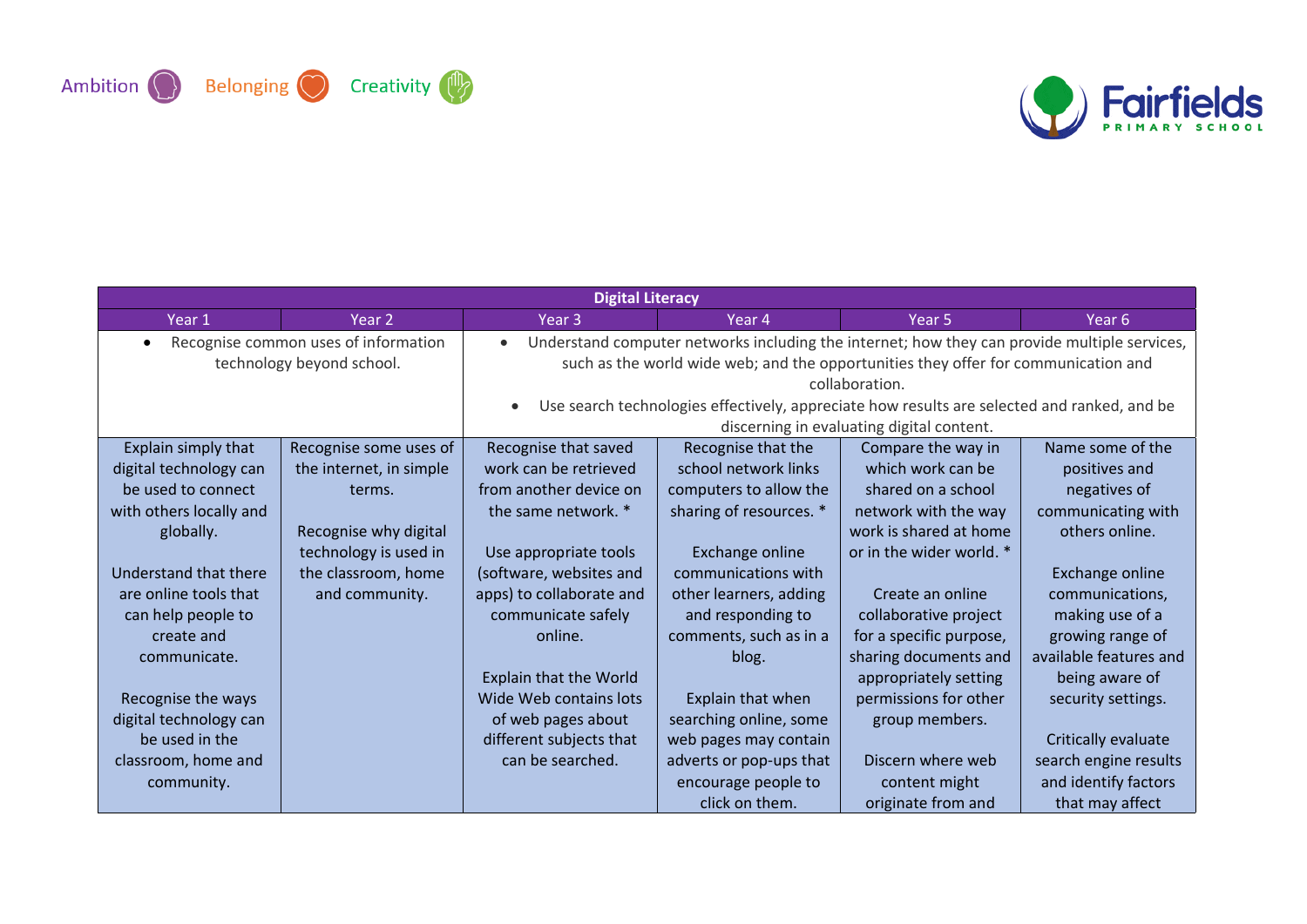







|                         |                         |                           |                         | recognise that this       | ranking, such as how      |
|-------------------------|-------------------------|---------------------------|-------------------------|---------------------------|---------------------------|
|                         |                         |                           |                         | gives clues to its        | long the site has         |
|                         |                         |                           |                         | authenticity, reliability | existed, the number       |
|                         |                         |                           |                         | and security.             | of links to the site and  |
|                         |                         |                           |                         |                           | whether the               |
|                         |                         |                           |                         |                           | organisation has paid     |
|                         |                         |                           |                         |                           | to have their site        |
| Digital technology is   | The internet is used to | When work is saved, it is | A school network has    | <b>Computer networks</b>  | promoted.<br>Positives of |
| used in all parts of    | connect computers or    | stored on a storage       | computers that are      | are made up of            | communicating online      |
| everyday life, such as  | devices around the      | device, such as the       | connected together so   | computers that are        | include the speed, low    |
| on a tablet to play a   | world.                  | computer's hard drive, a  | they can share          | connected by cables,      | cost and ability to       |
| game or using a         |                         | USB flash drive, a shared | hardware, software      | fibres or wireless links. | communicate globally.     |
| microwave to heat       | Digital technology is   | server or online. This    | and data.               | Each network can only     | Negatives of              |
| food. Some of this      | used in everyday life   | work can then be          |                         | be accessed by            | communicating online      |
| digital technology can  | and can be used to      | retrieved from another    | There are various forms | computers within their    | include the threat to     |
| be used to connect      | support learning and    | device (except if it is   | of online               | network, such as in       | privacy, influencing of   |
| with others locally,    | connect with others.    | saved on the computer's   | communication, such     | school or at home. The    | others, access to         |
| such as sharing digital |                         | hard drive).              | as email, blogging,     | internet network can      | technology and            |
| work in the classroom,  |                         |                           | vlogging and video      | be accessed by anyone.    | anonymity.                |
| or globally, such as    |                         | Different software,       | chatting. Online        |                           |                           |
| using Skype on a        |                         | websites and apps can     | communication should    | Online collaborative      | Wide variety of online    |
| computer to speak to a  |                         | be used to collaborate    | be used responsibly,    | projects can be shared    | communication             |
| friend overseas.        |                         | and communicate online.   | remembering that        | with different            | platforms, such as        |
|                         |                         | Each one has different    | online actions affect   | permission settings,      | social media, blogs,      |
| Software available      |                         | terms and conditions      | other people and there  | such as who can view,     | vlogs, email or           |
| online, such as email,  |                         | that need to be adhered   | are rules that need to  | edit or comment on        | messaging, which          |
| social media platforms  |                         | to stay safe, such as age | be followed.            | the documents. Privacy    | have different            |
| or blogs, can be made   |                         | restrictions.             |                         | settings can be           | available features,       |
| by individuals to       |                         |                           | Pop-ups or adverts are  | restricted to those who   | including the option      |
| communicate their       |                         | The World Wide Web is a   | a form of online        | are invited, those who    | to comment. Be            |
| ideas.                  |                         | collection of web pages   | advertising that        | have access to the link   | aware of security         |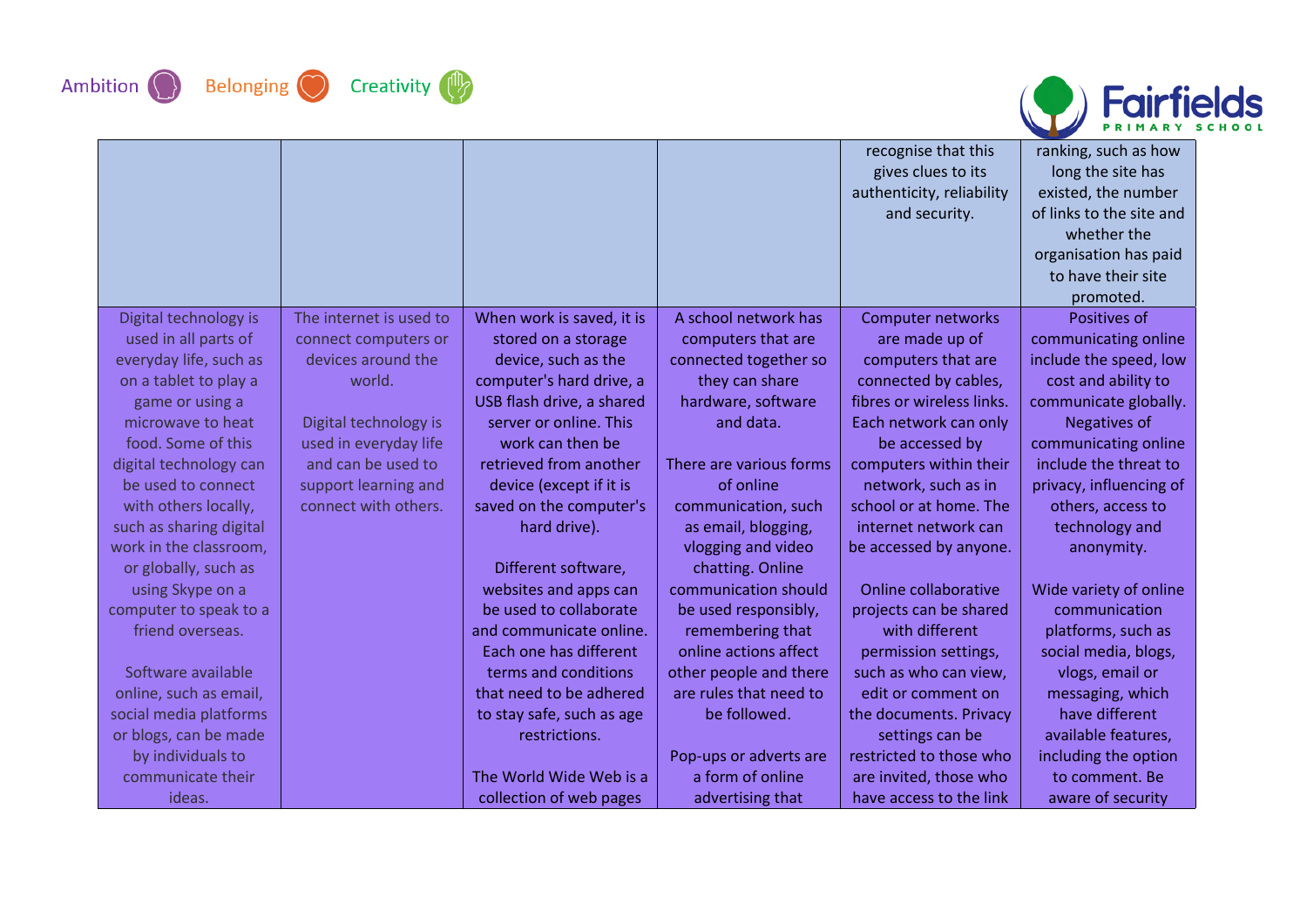





| Technology is used in<br>many ways to do<br>different jobs, such as<br>using an interactive<br>whiteboard in the<br>classroom, using a<br>tablet to do online<br>shopping at home or<br>using scanners in a<br>shop in the community. |                                                                                                                                                                                                                        | that are run via the<br>internet. The information<br>requested can be<br>displayed as text, images<br>or videos.                               | companies use to<br>encourage users to buy<br>something or go to<br>another website. Some<br>pop-ups can be<br>malicious and lead to a<br>virus, whereas some<br>are helpful & give<br>information. Pop-ups<br>can be blocked by<br>computer software.<br>Concerns should be<br>reported to a trusted<br>adult.                                | or can be made open<br>to the public.<br>Some websites have<br>more reliable content<br>than others and<br>content should be<br>verified with another<br>independent source.                                                                                                                 | settings e.g. age<br>restrictions/property<br>rights.<br>Search engines take<br>many factors into<br>account, such as the<br>quality of the site,<br>number of updates or<br>number of matches to<br>keywords. However,<br>search engines do not<br>consider whether the<br>content is true, age-<br>appropriate or<br>relevant. |
|---------------------------------------------------------------------------------------------------------------------------------------------------------------------------------------------------------------------------------------|------------------------------------------------------------------------------------------------------------------------------------------------------------------------------------------------------------------------|------------------------------------------------------------------------------------------------------------------------------------------------|------------------------------------------------------------------------------------------------------------------------------------------------------------------------------------------------------------------------------------------------------------------------------------------------------------------------------------------------|----------------------------------------------------------------------------------------------------------------------------------------------------------------------------------------------------------------------------------------------------------------------------------------------|----------------------------------------------------------------------------------------------------------------------------------------------------------------------------------------------------------------------------------------------------------------------------------------------------------------------------------|
| Bright Lights, Big City.<br>(navigate London Zoo<br>sitemap)                                                                                                                                                                          | Beachcombers. (Search<br>BBC and RSPB for<br>footage of sea birds<br>and their behaviours.)<br><b>Wriggle and Crawl.</b><br>(Look for live videos of<br>bees on explore.org to<br>observe in the local<br>environment) | Predator! (search the<br>web for information for a<br>fact file)<br><i>*To be taught and</i><br>referred to every time<br>you save a document. | Road Trip USA! (Find<br>and record<br>geographical<br>information on a<br>shared spreadsheet.<br>Research if statements<br>given are true.)<br><b>Misty Mountain Sierra.</b><br>(research mountains)<br>Potions. (create a PPT<br>to show favourite<br>aspects.)<br><i>*To be taught and</i><br>referred to every time<br>you save a document. | <b>Scream Machine.</b><br>(Using a search engine<br>- refining results and<br>share tips. Look at<br>posters and logos of<br>theme parks to analyse<br>then design your own<br>targeting a young<br>audience.)<br><i>*To be taught and</i><br>referred to every time<br>you save a document. | A Child's War. (Search<br>the web to find both<br>facts and pictures to<br>create a digital<br>timeline of events in<br>pairs.)<br>Darwin's Delights.<br>(Consider "If Darwin<br>were alive today doing<br>the same research,<br>how might he use<br>modern technology<br>and for what<br>purpose?")<br><b>Gallery Rebels.</b>   |